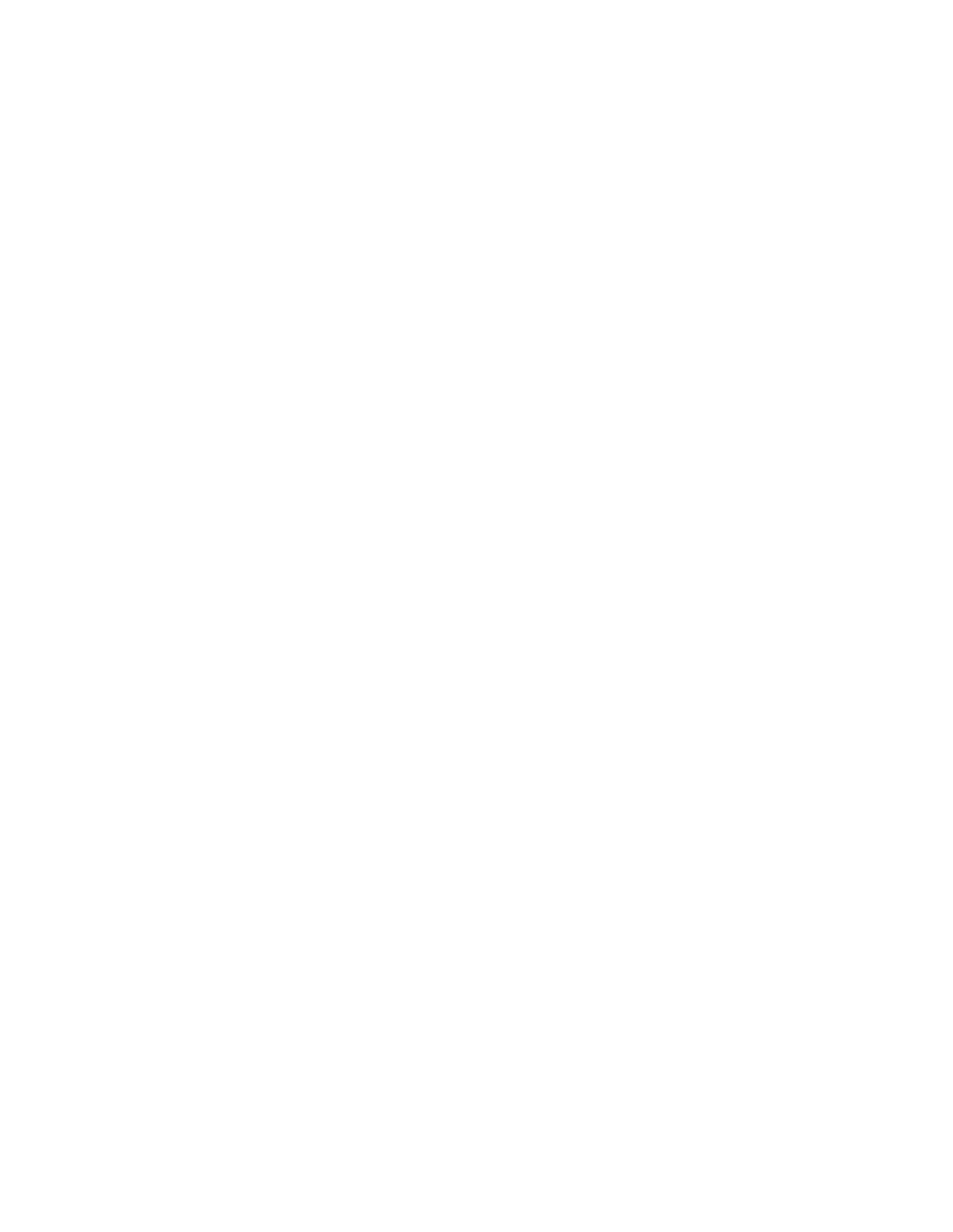To Install a 702B-001A QRPH (Quick Release Power Head-3-Belt Drive) or 702E-001A QRPH (Quick Release Powerhead 4-Belt Drive) onto an 8-inch Shivvers Continuous Flow/Transfer Auger:

Note: This drive unit will bridge over the area where the Discharge Spout is installed, so the spout will be installed after the QRPH is in place. This drive unit is not designed to replace a 672 style Powerhead.

With the pre-assembled Continuous Flow/Transfer Auger at ground level, install the QRPH:

Locate the Flipper Shaft 702-098W and the Flipper Shaft Hardware Sack, 702-058A. Install the Flipper Shaft into the end of the Basic Flite Weldment.

Locate the 702-057A QRPH Hardware Sack.

Remove the Outer Bearing/Mount together as a unit from the Backplate Assembly. (This gives access to perform the next few steps. You will be instructed to re-install this unit later).



## ATTENTION INSTALLER:

Unit is assembled with the bearing grease zerk pointing to the left. The bearing and plate can be rotated 90 degrees left, right, or down for better access depending on the installation. The outer bearing must stay in the down position.

Outer Bearing and Mount

Install the pre-assembled Backplate onto the end of the Basic Transfer Auger Section with the Flipper Shaft extending through the Bearing. Orient the QRPH so that the drive asssembly will be 180 degrees opposite the discharge opening. Slide Backplate Assembly onto the discharge end of the Basic Transfer Auger's Housing until the end of the housing contacts the back surface of the backplate. A large rubber mallet may be required to get the Backplate Assembly into place. Secure the backplate into position by tightening the halfband bolts. Back Plate Auger Housing **Discharge Opening**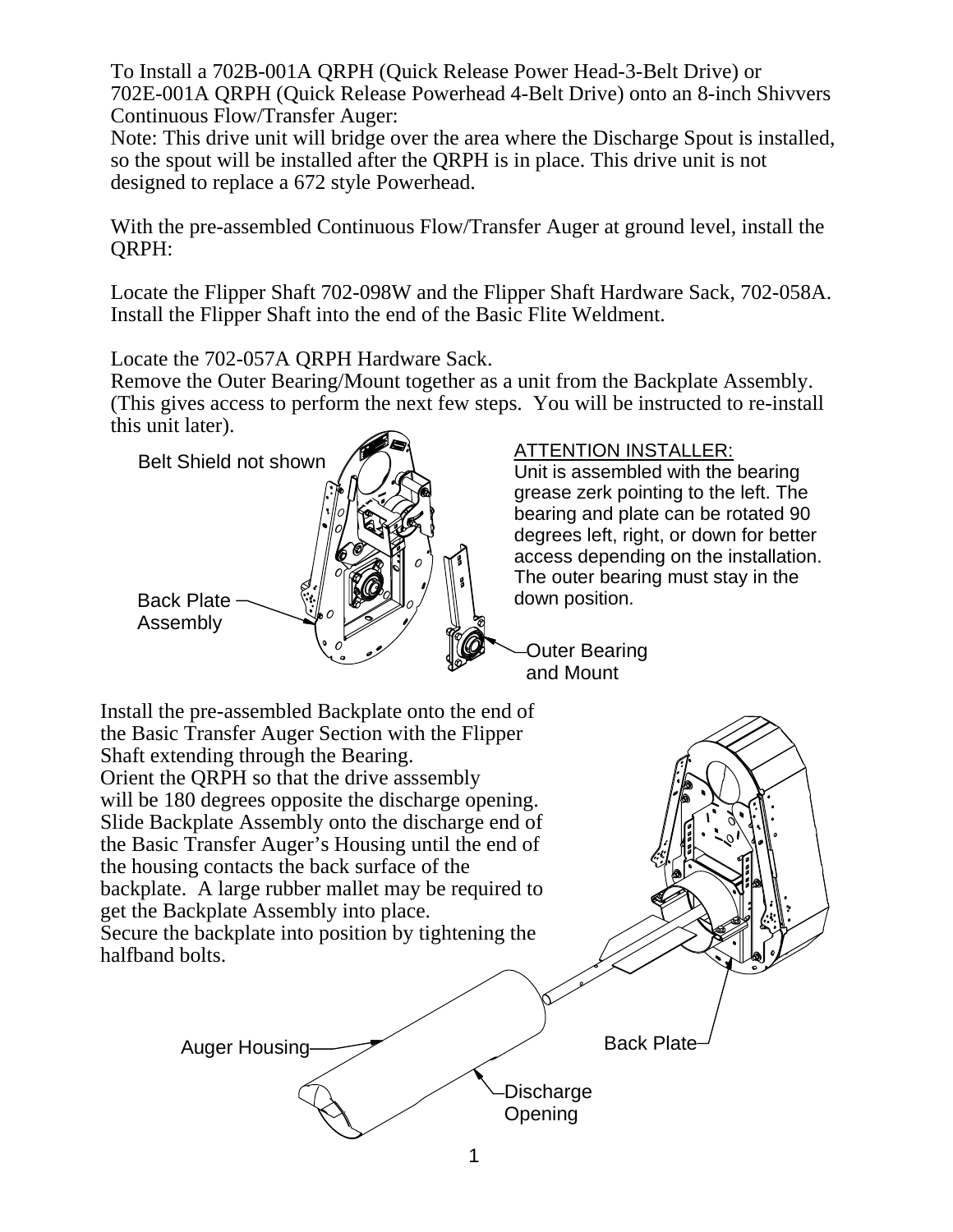Place three or four Large Washers (from the Flipper Shaft hardware sack) onto the Flipper Shaft in front of the Bearing. Install the Roll Pin, trapping the washers between the roll pin and the bearing. Slide the Flipper Shaft back until the Washers are tight against the Bearing.

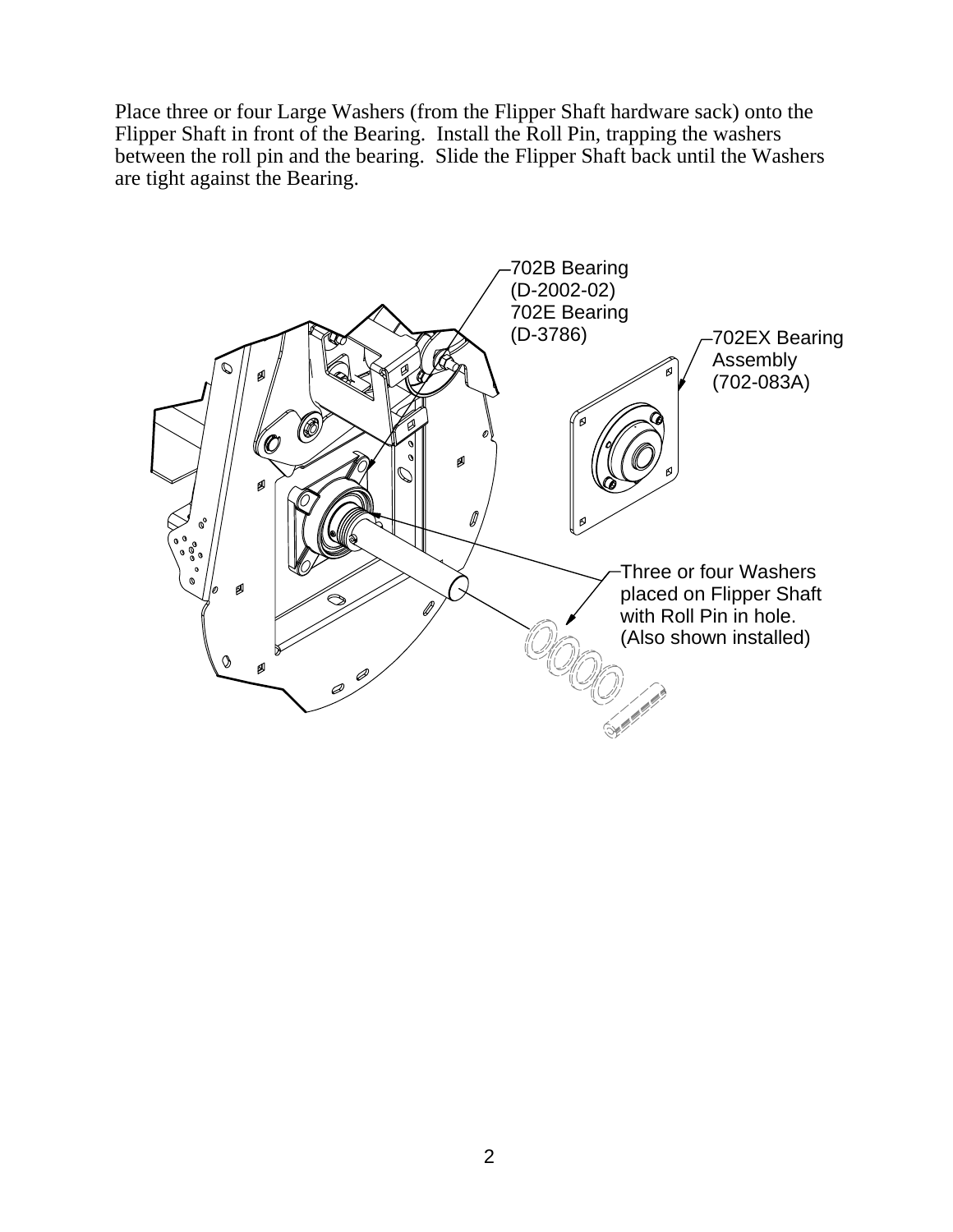Install the Rear Frame Wldt 702-032W and 3-Earred Halfband 397-002W. (Install the fasteners, but **do not** tighten).

Consult Motor Mount Chart for proper positioning

Install Motor Mount Bracket 702-025P to Backplate Assembly and Rear Frame Weldment according to proper mounting position for the motor.

Carriage Bolts may be installed either with the heads out (for better appearance) or with the threads out for easier assembly.

With the Rear Frame Weldment, Motor Mount Bracket and Backplate Assembly in place, tighten all the fasteners securely.

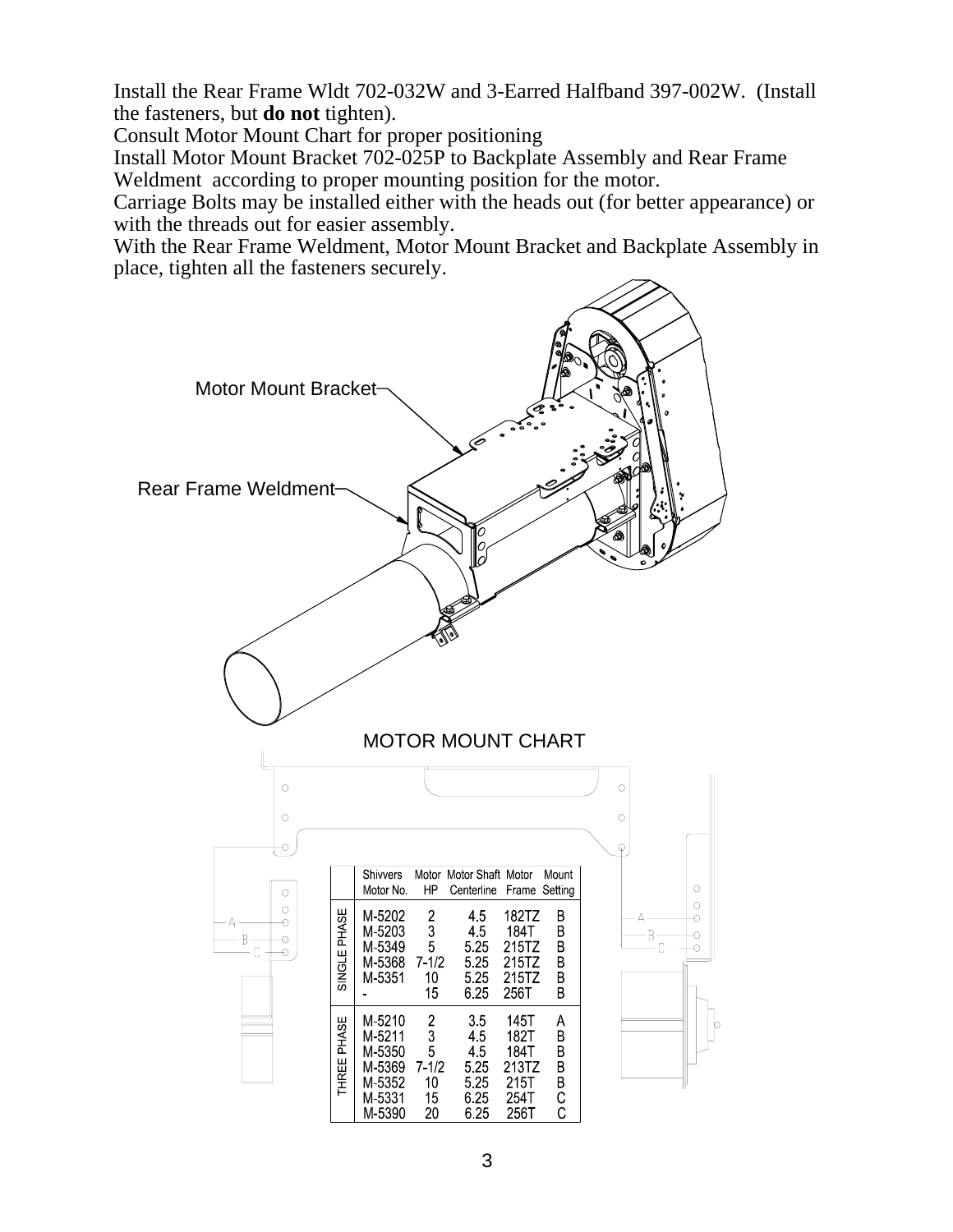Install the Motor. (the center distance from the motor shaft to the flipper shaft should be about  $15-1/4$ " $\pm$   $1/4$ ") (Note: It is important that the Belt Idler Assembly is fully installed before installing the Motor, since the mounting bolt for it is trapped between the Backplate and the front of the motor).

Place the long square drive key (702-071P) 1/4 x 1/4 x 2-3/4"L into the Flite Shaft. Apply Anti-Seize compound to the Flipper Shaft and Key where the Pulley Hub will be.

Install the 15-in Aluminum 3AB Groove Pulley (D-3837)[702B-001A] or the 4AB Groove Pulley (D-3883 and Hub, D-3884)[702E-001A] onto the Flipper Shaft with the setscrew side of the Hub Out.

With 1-1/8" between the Backplate and the back of the pulley, tighten the pulley's setscrew securely.



Apply Anti-Seize compound to the Motor Shaft. Install the Motor Pulley (ordered Separately), onto the Motor Shaft. Align with the large Pulley and tighten in place.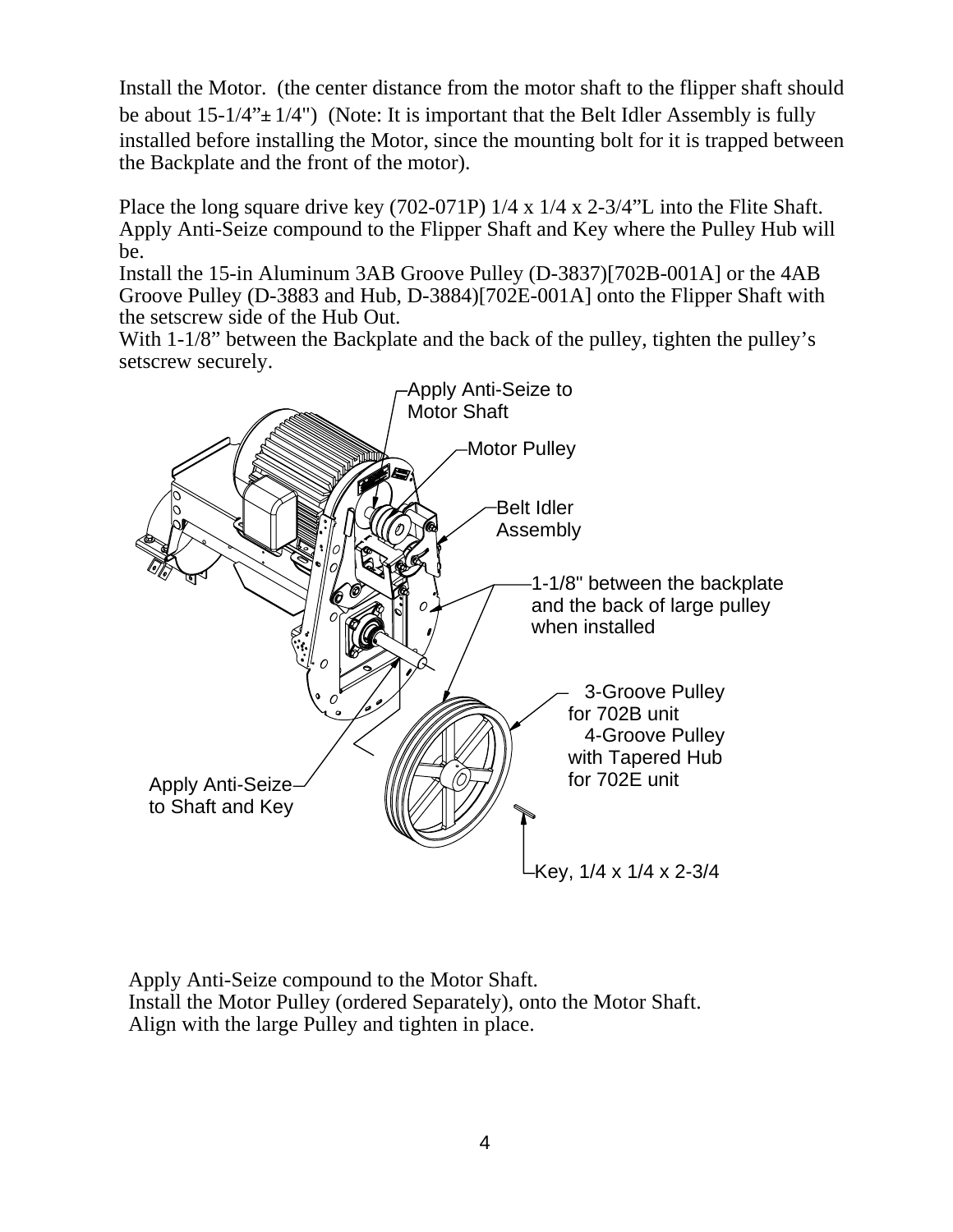Re-install the Outer Bearing Mount (removed earlier) onto the end of the Flipper Shaft and fasten it securely to the bracket on the Backplate Assembly. Tighten the setscrews of the bearing to the Flipper Shaft.



Check the Belt Guard, There should be (2) 1/4" x 5/8" Bolts in the flange of the Belt Guard that interlock with the Backplate. If they are not there, it is recommended that some be installed. These help the Latch hold the Belt Guard in place when latched.